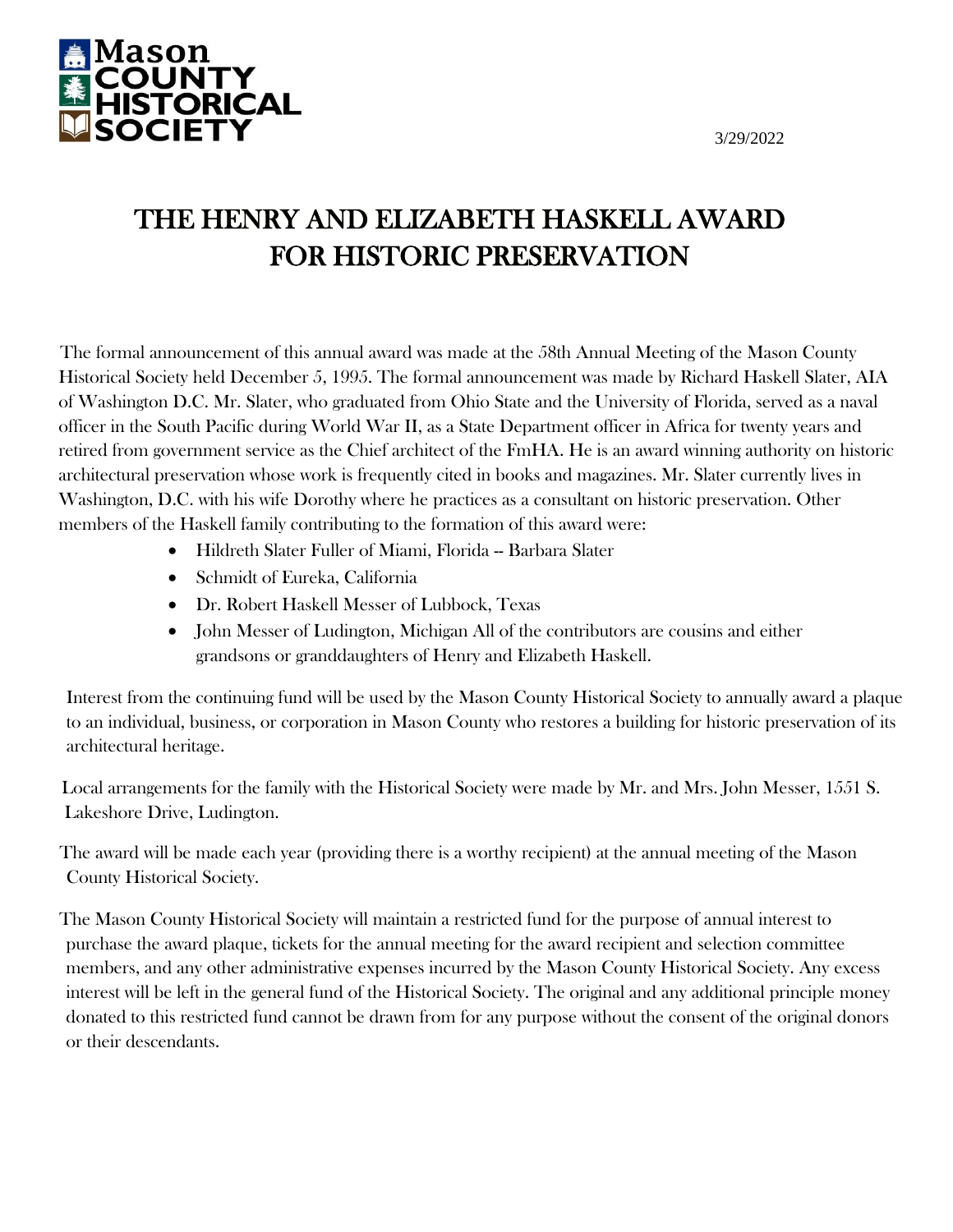

OBJECTIVE: To promote awareness and interest in Mason County's architectural heritage.

#### ADDITIONAL OBJECTIVES

This program is being organized and managed by the Mason County Historical Society in order to reach the following goals and objectives:

- 1. To publicly recognize those property owners who have made commitments of time and money to improve their homes and businesses in ways that are sympathetic with the historic values endeared by the Mason County Historical Society and Mason County as a whole.
- 2. To educate the public about the three distinct, but interrelated, approaches to the treatment of historic properties (during or prior to the Great Depression years): Preservation, Rehabilitation, and Restoration
- 3. To encourage more property owners to improve their homes/businesses in ways that are sympathetic with historic values.

CRITERIA: (The final decision on interpretation of criteria and selection will rest with the selection committee)

- 1. Must be formally entered for consideration.
- 2. Any building constructed during or prior to the Great Depression years.
- 3. Project must be of historical interest or significance.
- 4. Result must not be temporary.
- 5. Entries may consist of a building's exterior and interior or be limited to the exterior.
- 6. Applicants must agree that their project may:
	- a. Become the subject of an article or press release to include photographs
	- b. May be included in a future tour of prize-winning historical landmarks
- 7. Must relate to local history.
- 8. Must be located in Mason County.
- 9. The building may be (or has been) public or private.
- 10. Chemical or physical treatments, if appropriate, shall be undertaken using the gentlest means possible. Treatments that cause damage to historic materials shall not be used.
- 11. Archaeological resources shall be protected and preserved in place.
- 12. When the treatment is limited to painting, the painting must result in a significant aesthetic difference. Painting for maintenance purposes only does not qualify for award consideration.
- 13. The use of modern building materials, such as vinyl siding, thermopane windows, or non-functioning shutters (they must however be of appropriate size), provided they present the same texture and appearance as the originals are acceptable.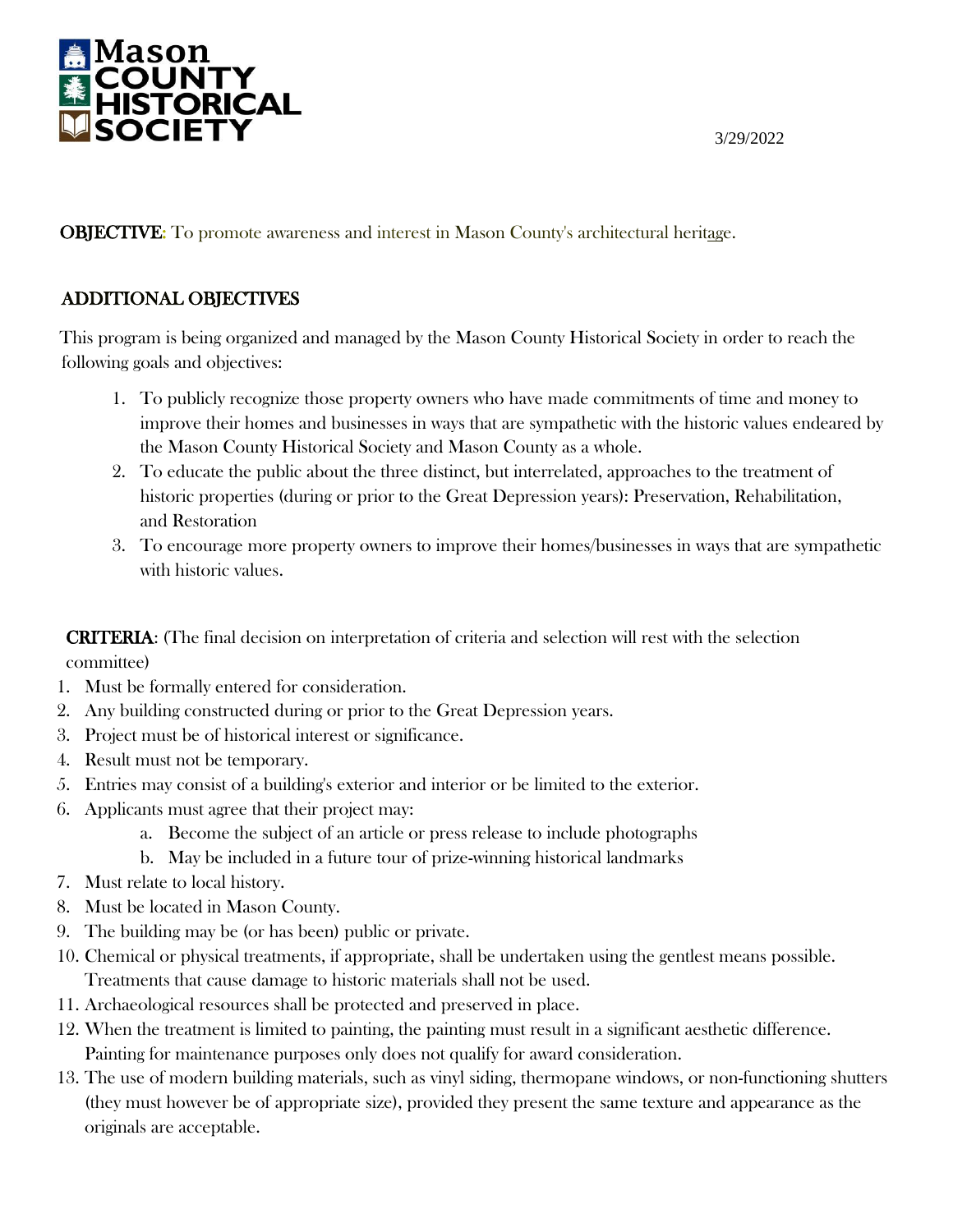

# Historic Restoration Standards

- 1. Restoration is undertaken to depict a property at a particular period of time in history while removing evidence of other periods.
- 2. Materials and features from the restoration period shall be retained and preserved whenever possible. The removal of materials or alteration of features, spaces, and spacial relationships that characterize the period shall not be undertaken unless structurally necessary or when the loss does not materially affect the project as a whole.
- 3. Each property shall be recognized as a physical record of its time, place, and use. Work needed to stabilize, consolidate and conserve materials and features from the restoration period shall be physically and visually compatible, identifiable upon close inspection, and properly documented for future research.
- 4. Materials, features, spaces, and finishes that characterize other historical periods shall be documented. (The Mason County Historical Society or their chosen expert can assist in the documentation).
- 5. Distinctive materials, features, finishers, and construction techniques or examples of craftsmanship that characterize the restoration period shall be preserved.
- 6. Deteriorated features from the restoration period shall be repaired rather than replaced when the replacement material is available, meets current codes, and offers reasonable longevity. Where the severity of deterioration requires replacement of a distinctive feature, the new feature shall match the old in design, color, texture, and where possible, materials.
- 7. Replacement of missing features shall be substantiated by documentary and physical evidence wherever possible. In the absence of such evidence, design of the missing features may be made on the basis of comparison with similar structures existing at the same time. A false sense of history shall not be created by adding conjectural features, features from other properties, or by combining features that never existed together historically.
- 8. Project must be completed to be eligible.

### Property Treatments

There are three separate approaches that an owner of property with historic values can take to improve that property. Historic preservation focuses on the maintenance and repair of existing historic materials and retention of a property's form as it evolved over time. Historic restoration is undertaken to depict a property at a particular period of time in history while removing evidence of other periods. Historic rehabilitation acknowledges the need to alter or add to a historic property to meet continuing or changing uses while retaining a property's historic character. When viewed as a hierarchy, preservation would be the purest treatment, rehabilitation the least pure.

The following are excerpts from and modifications of the Secretary of the Interior's Standards for the treatment of Historic Properties (1992)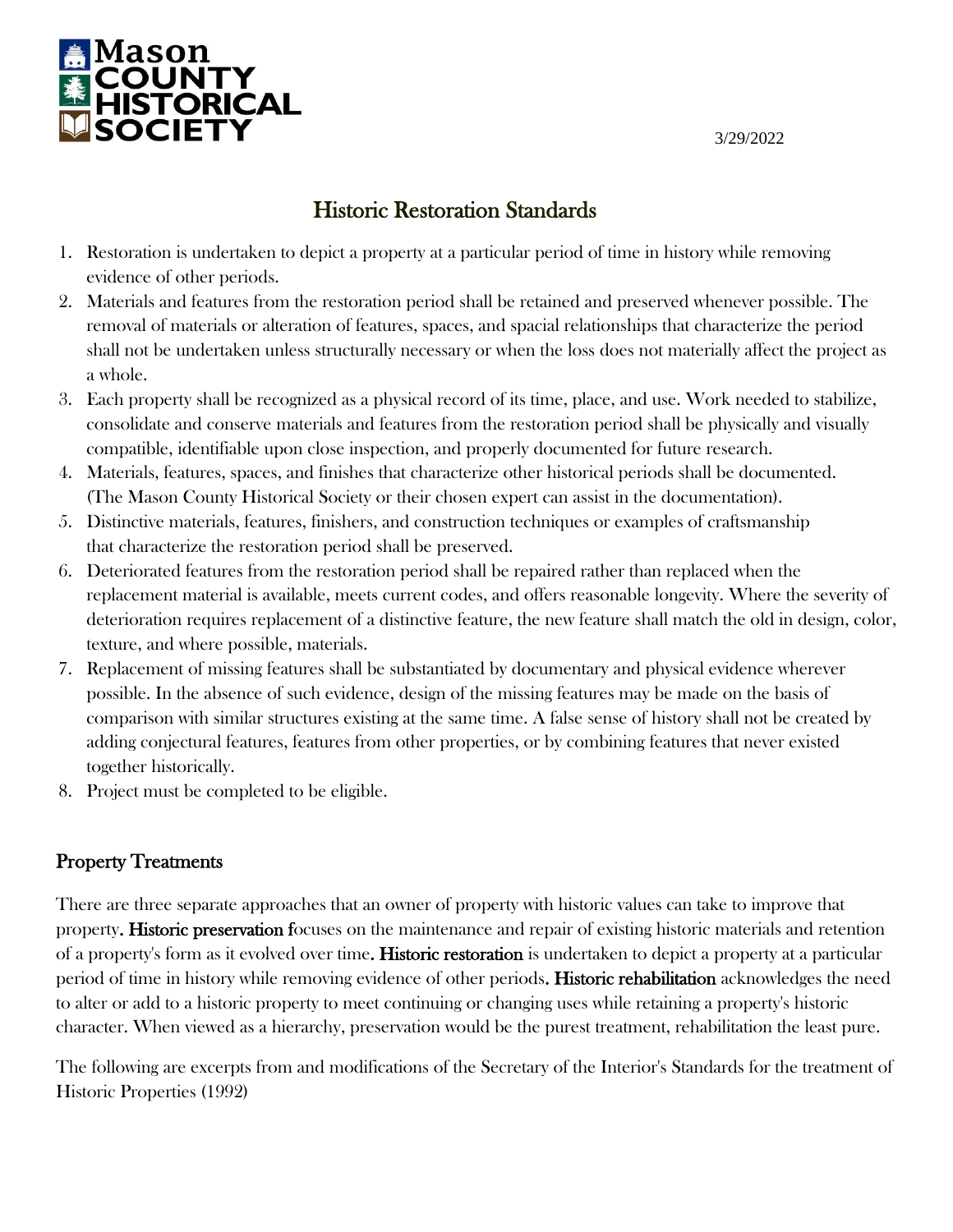

#### Historic Preservation Standards

- 1. Preservation focuses on the maintenance and repair of existing historic materials and retention of a property's form as it evolved over time. A property shall be used as it was historically, or given a new use that maximizes the retention of distinctive materials, features, spaces and spatial relationships.
- 2. The historic character of a property shall be retained and preserved. The replacement of intact or repairable historic materials or alteration of features, spaces and spatial relationships that characterize a property shall be avoided.
- 3. Each property shall be recognized as a physical record of time, place, and use. Work needed to stabilize, consolidate and conserve existing historic materials and features shall be physically and visually compatible, identifiable upon close inspection and properly documented for future research. (The Mason County Historical Society can assist applicants in compiling the historical record of their project).
- 4. Changes to a property that have acquired historic significance in their own right shall be retained and preserved.
- 5. Distinctive materials, features, finishes and construction techniques or examples of craftsmanship that characterize a property shall be preserved.
- 6. The existing condition of historic features shall be evaluated (by someone asked by the selection committee to volunteer their expertise) to determine the appropriate level of intervention needed. Where the severity of deterioration requires repair or limited replacement of a distinctive feature, the new material shall match the old in composition, design, color and texture.
- 7. Chemical or physical treatments, if appropriate, shall be undertaken using the gentlest means possible. Treatments that cause damage to historic materials shall not be used.
- 8. Archaeological resources affected by a project shall be protected and preserved in place.
- 9. Designs that were never executed historically shall not be constructed.
- 10. The use of modern building materials is permitted provided they present the same texture and appearance as the originals.

# Historic Rehabilitation Standards

- 1. A property shall be used as it was historically or be given a new use that requires minimal change to its distinctive materials, features, spaces, and spatial relationships. Where the new use might compromise the original design, as in B&B kitchens or lighting a legal office, every effort shall be made to preserve the original area, i.e., the kitchen will remain the same size, and the modernization will be made as unobtrusive as possible.
- 2. The historic character of a property shall be retained and preserved. The alteration of original features, spaces and spatial relationships that characterize a property should be avoided.
- 3. Each property shall be recognized as a physical record of its time and place. Changes that create a false sense of historical development, such as adding conjectural features or elements from other historic properties, shall be minimized.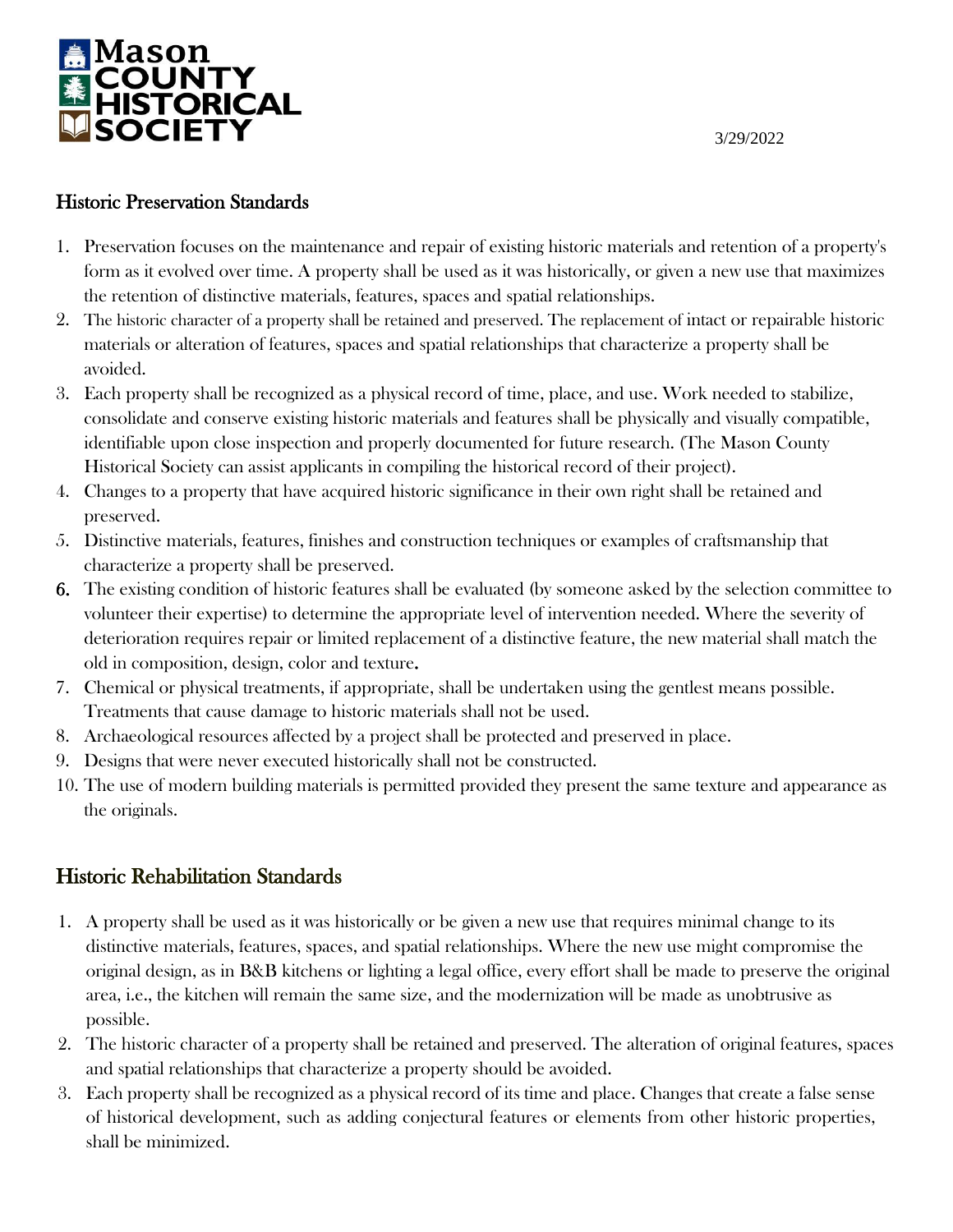

- 4. Changes to a property that have acquired historic significance in their own right shall be retained and preserved where possible.
- 5. Distinctive materials, features, finishes, and construction techniques or examples of craftsmanship that characterize a property shall be preserved whenever possible and consistent with applicable codes and safety standards.
- 6. Deteriorated historic features shall be repaired rather than replaced. Where the severity of deterioration requires replacement of a distinctive feature the new feature shall match the old in design, color, texture, and, where possible, materials.
- 7. Chemical or physical treatments, if appropriate, shall be undertaken using the gentlest means possible. Treatments that cause damage to historic materials shall not be used.
- 8. Archaeological resources shall be protected and preserved in place.
- 9. New additions, exterior alterations, or related new construction shall maintain the texture and appearance that characterize the original property.
- 10. New additions and adjacent or related new construction shall be undertaken in such a manner, that, if removed in the future, the essential form and integrity of the historic property and its environment would be unimpaired.
- 11. The use of modern building materials is acceptable provided they present the texture and appearance of the original.

# Entry

1. Must describe:

- a. Project and relationship to local heritage.
- b. Objective.
- c. Sources of information used or developed.
- 2. Must be submitted to: Mason County Historical Society,

1687 S. Lakeshore Drive, Ludington, MI 49431.

- 3. Must permit selection committee viewing.
- 4. Must fill out an application form.

## Selection

1. To be made annually by a committee consisting of not less than three members of the Mason County

Historical Society, at least one of whom shall be a member of the Haskell family or a designated representative.

- 2. Winners may not re-enter the following year unless as the result of a significant new project.
- 3. Those not selected may reapply the following year.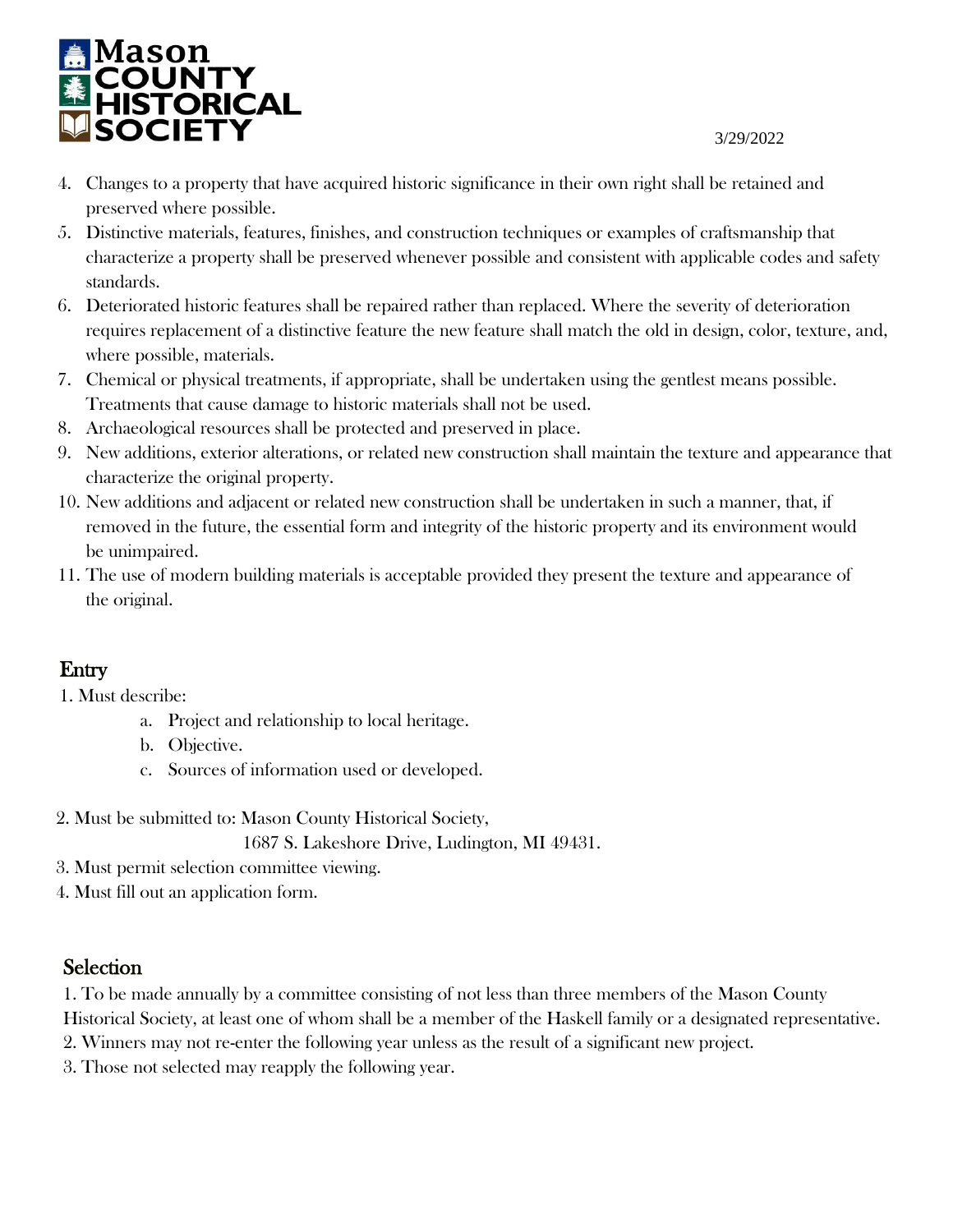

## **MASON COUNTY HISTORICAL SOCIETY** HASKELL PRESERVATION AWARD APPLICATION

Name and Address of applicant:

Location of building seeking the Haskell Preservation Award:

Briefly describe the historic significance of your building:

Describe in detail the restoration done to the building:

What historical archives (documentation or pictures) did you use or discover while undertaking the project?

List any interesting or significant stories and/or unusual or unexpected discoveries while doing the restoration: